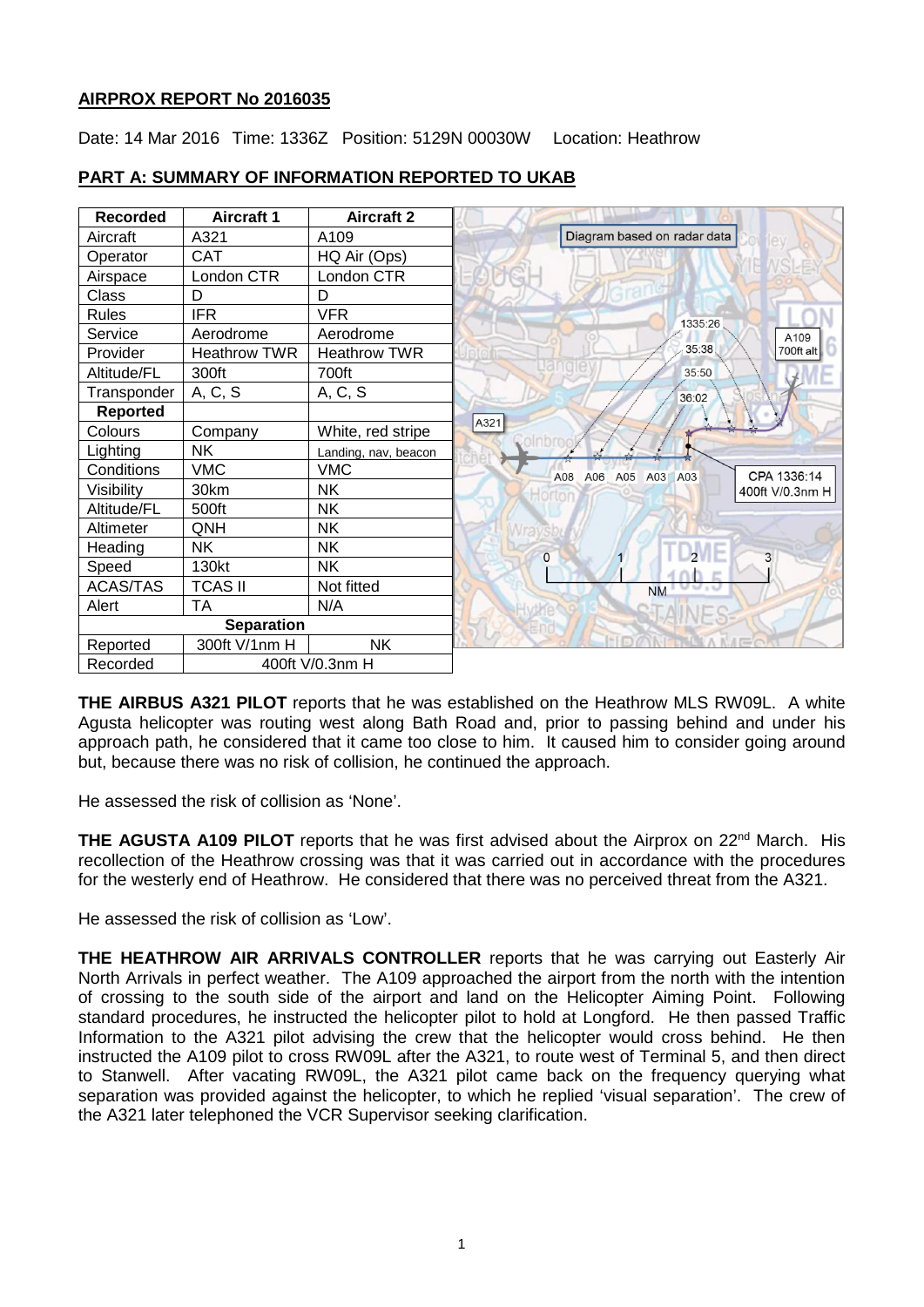# **Factual Background**

The weather at Heathrow was recorded as follows:

METAR EGLL 141320Z AUTO 07011KT 040V100 NCD 10/M01 Q1032 NO SIG=

#### **Analysis and Investigation**

#### **CAA ATSI**

ATSI had access to reports from the pilots of both aircraft, the Heathrow Tower Arrivals controller, the area radar recordings and a recording of the Heathrow Tower frequency. Screenshots produced in this report are provided using the area radar recordings. Levels indicated are altitudes. All times UTC.

The A321 (code 3536) was operating IFR on a scheduled passenger flight inbound to London Heathrow Airport where RW09L was in use for arrivals. At the time of the Airprox, the A321 pilot was on a 0.5nm final. The pilot was in receipt of an Aerodrome Control Service from Heathrow Tower (AIR Arrivals). The A109 (code 7032) was operating VFR inbound to London Heathrow and, at the time of the Airprox, was 0.3nm north of the RW09L extended centreline. The A109 pilot was also in receipt of an Aerodrome Control Service from the same controller.

At 1332:21, the A321 pilot called Heathrow Tower established on the Microwave Landing System (MLS) for RW09L at 8.5nm. The A321 was No2 in the approach sequence following another A321, and the Heathrow Arrivals controller instructed the A321 pilot to continue the approach. At 1332.46, the A109 was observed on the area radar recording 0.4nm south-southeast of RAF Northolt indicating 500ft.

At 1334:08 (Figure 1), the Heathrow controller passed Traffic Information to the A321 pilot regarding the A109 approaching Heathrow from the north; the controller advised the A321 pilot that the A109 would probably pass behind. At this time the A109 pilot had not called Heathrow Tower.



Figure 1 – Swanwick MRT at 1334:08. Figure 2 – Swanwick MRT at 1335:00.

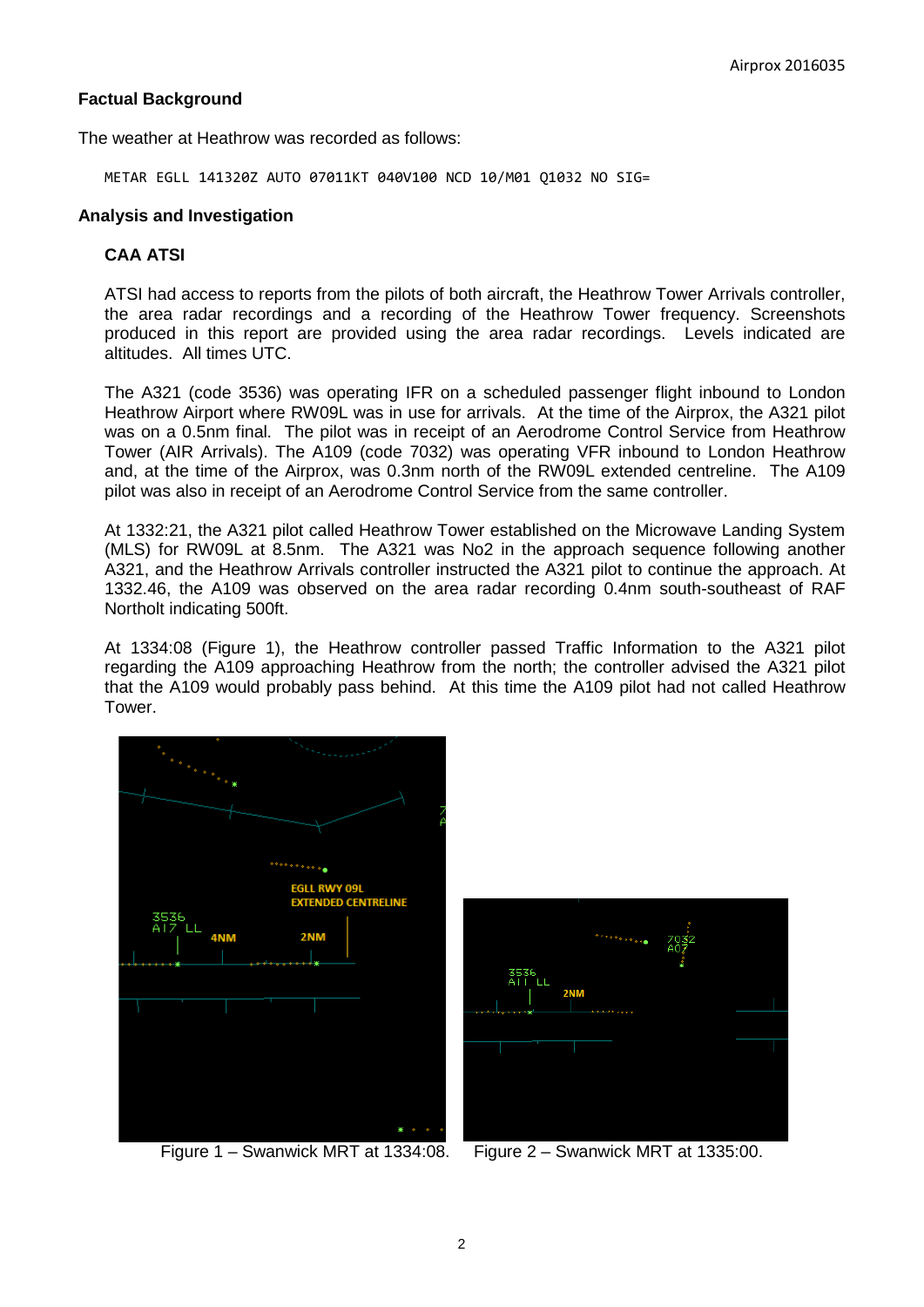At 1335:00 (Figure 2), the A109 pilot called Heathrow Tower approaching Sipson. The Heathrow Arrivals controller instructed the A109 pilot to route westbound and hold at Longford (approximately 0.47nm northwest of the displaced RW09L threshold).

At 1335:42 (Figure 3), the Heathrow Arrivals controller cleared the A321 pilot to land on RW09L. At this time the A321 was on final approach at 1.6nm. The A109 was 1.9nm east-northeast of the A321 and indicating 700ft.



Figure 3 – Swanwick MRT at 1335:42. Figure 4 – Swanwick MRT at 1335:50.

At 1335:50 (Figure 4), the Heathrow Arrivals controller issued a conditional clearance for the A109 pilot to pass behind the landing A321 and cross RW09L. At this time the A321 was on final approach at 1.3nm. The condition was read back by the A109 pilot; however, the A109 pilot read back the aircraft type as a Boeing 777. This was immediately corrected by the controller who stated that the traffic was the A321 on short final for RW09L. The A109 pilot then called visual with the A321. The recorded surveillance data suggests that the A109 reached Longford coincident with the A109 pilot reporting the A321 in sight.

CPA occurred at 1336:14 (Figure 5), with a minimum lateral distance of 0.3nm and a minimum vertical distance of 400ft just as the A109 pilot commenced a left-turn to route southbound through the RW09L final approach.



Figure 5 – Swanwick MRT at 1336:14 (CPA).

Within Class D controlled airspace, controllers are not required to separate IFR aircraft from VFR. Traffic Information will be passed to IFR flights on VFR flights and traffic avoidance advice given when requested. Traffic Information will be passed to VFR flights on all other flights and traffic avoidance advice given when requested.[1](#page-2-0)

 $\overline{\phantom{a}}$ 

<span id="page-2-0"></span><sup>&</sup>lt;sup>1</sup> CAP 493 Manual of Air Traffic Services Part 1, Section 1, Chapter 2, Paragraph 2.1.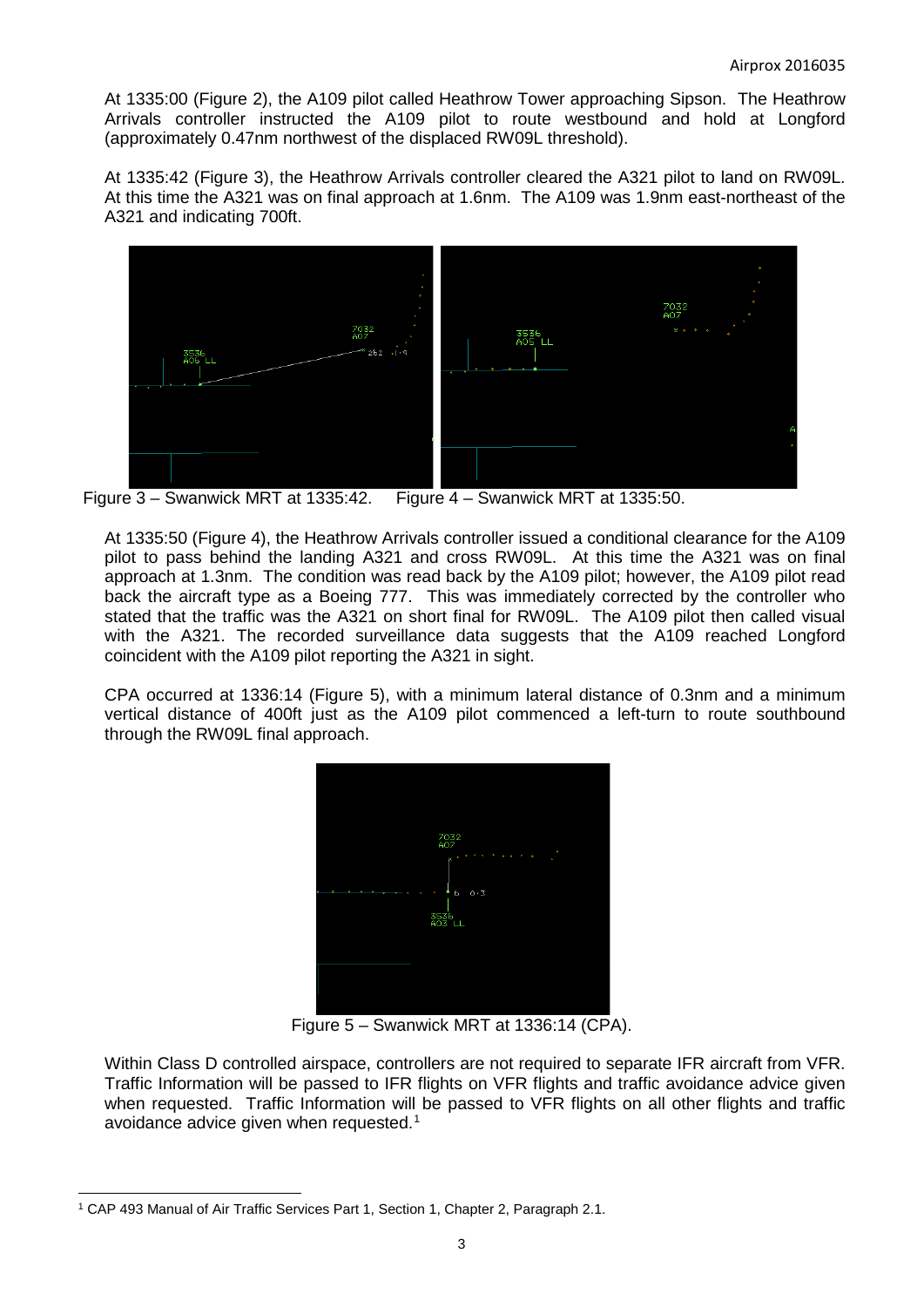Heathrow has locally applied operating minima for VFR and SVFR helicopter arrivals. For a VFR helicopter arrival at Heathrow by day, the visibility must be 5km or more with a cloud ceiling of 1500ft or greater. At the time of the Airprox the prevailing weather conditions were good with visibility in excess of 10km and no reported cloud.

The A109 pilot approached Heathrow Airport from the north via Sipson. On reaching Sipson, the Heathrow Arrivals controller instructed the A109 pilot to take up a westerly track towards Longford initially to hold at Longford. This route is published both in the UK AIP and the Heathrow Manual of Air Traffic Services Part 2 to enable the crossing of helicopters through the RW09L final approach. The route in its entirety is Sipson-Longford-West of Terminal 5-Stanford-Bedfont. A chart of the London Heathrow-Helicopter crossing Operations is reproduced in Figure 6.



Figure 6 – London Heathrow – Helicopter Crossing Procedures.

The following is promulgated in the London Heathrow Airport Local Traffic Regulations:

*'Helicopters will be instructed by ATC to route Sipson-Longford to hold. When a suitable gap in the 09L landing stream exists, ATC will pass traffic information on a fixed-wing landing aircraft and issue a crossing clearance behind. The helicopter will cross in the gap as close to the runway threshold as possible (this may be before Longford) and as expeditiously as possible. Once south of the runway the helicopter will route to the west of Terminal 5 and rejoin the route; West of Terminal 5-Stanwell-Bedfont (and must remain west of 09R). If there is inbound traffic on the approach of 09R no clearance will be issued beyond Longford. On completion of the route, hold at Bedfont unless instructed otherwise by ATC'.* (UK AIP AD 2.EGLL-22 Chapter 5 refers).

#### **UKAB Secretariat**

The A321 and A109 pilots shared an equal responsibility for collision avoidance and not to operate in such proximity to other aircraft as to create a collision hazard<sup>[2](#page-3-0)</sup>. An aircraft operated on or in the vicinity of an aerodrome shall conform with or avoid the pattern of traffic formed by other aircraft in operation<sup>[3](#page-3-1)</sup>.

l

<span id="page-3-0"></span><sup>2</sup> SERA.3205 Proximity.

<span id="page-3-1"></span><sup>&</sup>lt;sup>3</sup> SERA.3225 Operation on and in the Vicinity of an Aerodrome.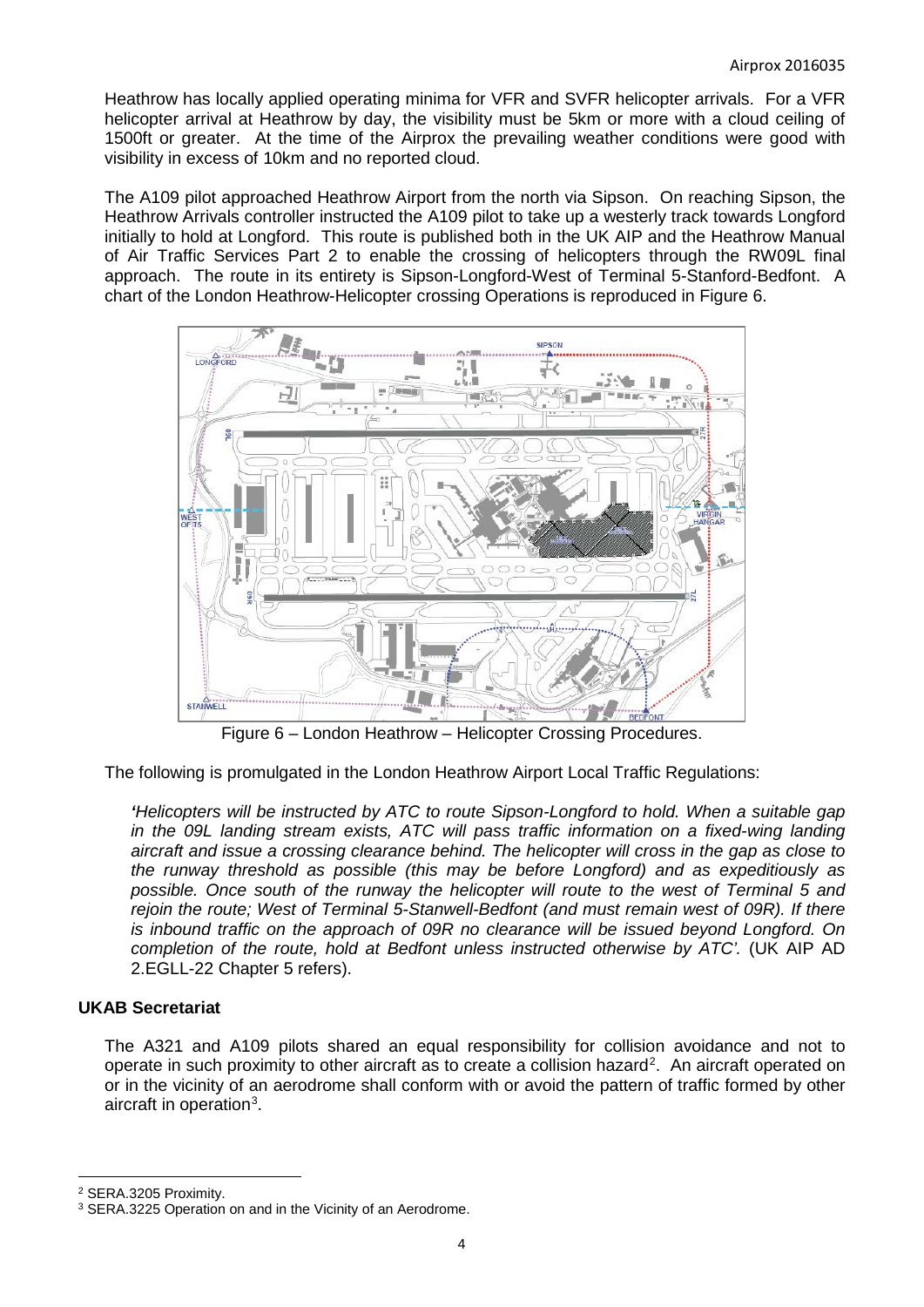# **Comments**

## **HQ Air Command**

It appears from the information provided, that this incident resulted from a perceived loss of separation whilst all parties were following the recognised and well promulgated procedures for operations in the vicinity of Heathrow. The Northolt based A109 was following the promulgated Helicopter Crossing Procedures for a southbound crossing of RW09L; a regular occurrence for this Unit. As stated in the ATSI report, the procedure calls for helicopters to transit westbound from Sipson-Longford for a hold; a position located about 700m from the RW09L threshold to provide wake vortex and ATC visual separation only. Although there appears to have been a read-back error from the pilot of the A109, this was corrected immediately by the Heathrow Controller and the A109 pilot acted in accordance with his clearance.

# **Summary**

An Airprox was reported when an A321 and an A109 flew into proximity at 1336 on Monday 14<sup>th</sup> March 2016. The A321 pilot was operating under IFR in VMC, the A109 under VFR in VMC. Both pilots were in receipt of an Aerodrome Control Service from the Heathrow Arrivals controller. The A109 pilot had been instructed to cross the RW09L approach behind the landing A321, which he had reported in sight.

# **PART B: SUMMARY OF THE BOARD'S DISCUSSIONS**

Information available included reports from both pilots, the controller concerned, area radar and RTF recordings and reports from the appropriate ATC and operating authorities.

The Board first noted that in the Class D airspace of the London CTR a controller is not required to separate IFR and VFR flights but is required to pass appropriate Traffic Information to both pilots, which he did. The A321 pilot, on approach to RW09L, had been advised of the presence of the A109 approaching from the north, and was informed that it would cross behind him; the A109 pilot, carrying out the Heathrow crossing procedure via Sipson to Longford, was issued with a conditional clearance to cross RW09L behind the landing A321 on short-final.

The Board noted that both pilots were visual with each other well before the incident, and both knew the others' intentions. The A109 pilot had reported visual contact with the A321 as he approached Longford and had turned to cross behind it. Civil Helicopter members, with experience of operating in the vicinity of Heathrow, commented that this operation was a regular occurrence for helicopter traffic wishing to cross RW09L. HQ Air Command also confirmed that this was a regular occurrence for their A109 pilots. Members wondered why the A321 pilot had then reported that the A109 had come 'too close to him'. Looking at the radar tracks, it was clear that the A109 was following the published procedure and, after a short discussion, members could only speculate that the A321 pilot may have perceived its track as being a threat perhaps as a result of not being familiar with Heathrow helicopter crossing procedures and/or the fact that VFR traffic is only required to visually separate itself from IFR traffic in Class D airspace. It was clear that the A321 pilot had filed an Airprox report because he had been concerned about the proximity of the A109, and this was considered to be the cause of the Airprox.

CPA had occurred as the A109 passed 0.3nm north of the A321, at which time it was 700ft above it. It was readily apparent to the Board that there was no possibility of the aircraft colliding at this point. Because the A109 pilot had complied with ATC instructions in accordance with local procedures, the Board considered that normal procedures and safety parameters had pertained during the incident. Therefore the Board assessed the Airprox as risk Category E.